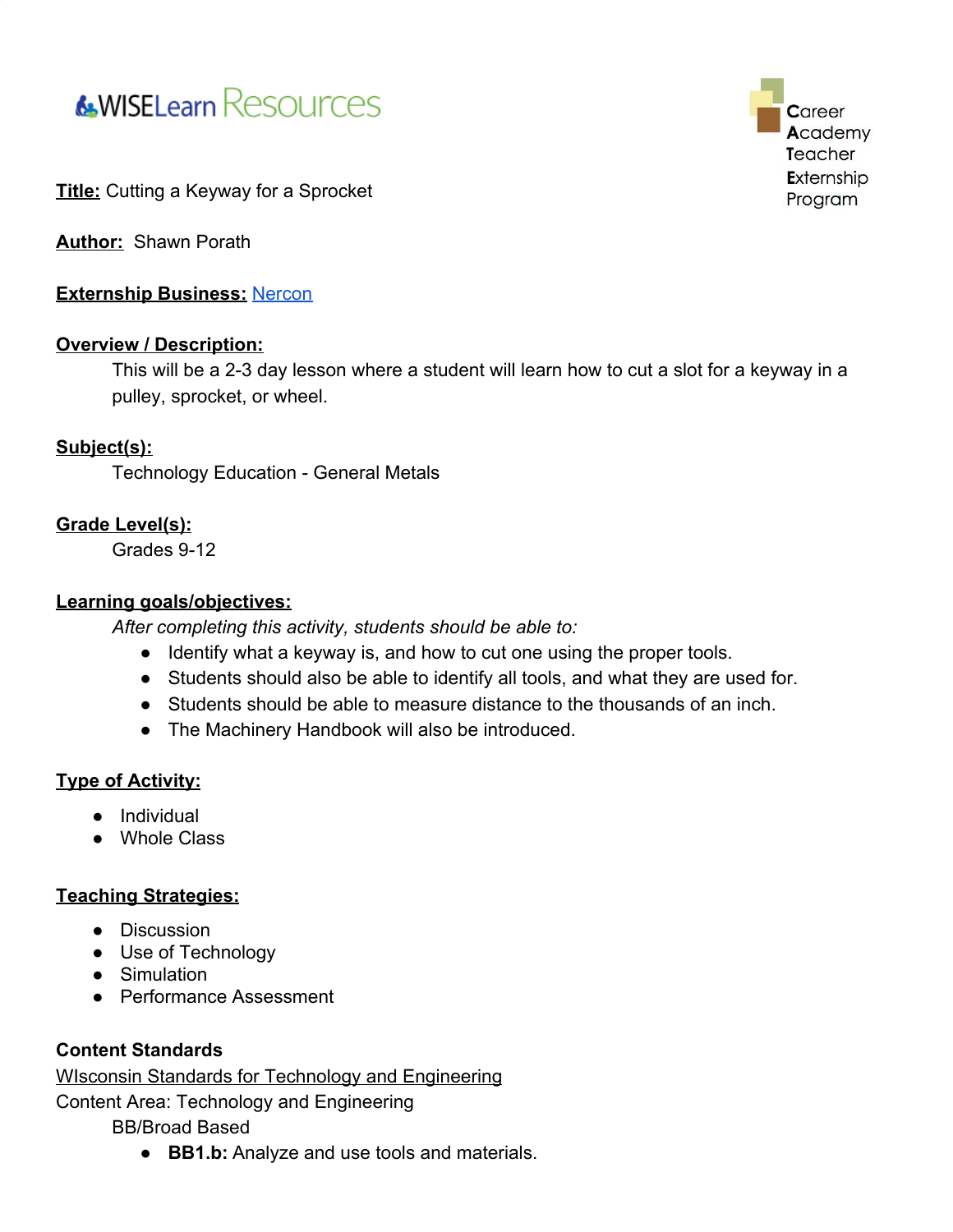● **BB1.b.6.h**: Choose and perform the material operations of forming, cutting, etc...

MNF/Manufacturing:

- **MNF1**: Students will be able to select and use manufacturing technologies.
- **MNF1.a:** Identify, select and safely use tools, machines, products and systems for specific tasks.
- **MNF1.a.2.e:** Recognize tools, machines and materials along with their applications and failures.
- **MNF1.a.3.e:** Recognize the characteristics of length.
- **MNF1.a.5.m:** Use tools, materials and machines safely, adjust and repair systems.
- **MNF1.a.9.h:** Select and apply the apply the appropriate units and scales for situations involving measurement.

# **Model Academic Standards for School Counseling**

Career Development Domain

**Content Standard G**: Students will acquire the self-knowledge necessary to make informed career decisions.

- Core Performance Standard 1: Develop the ability to make informed career decisions based on self-knowledge.
- Core Performance Standard 2: Develop positive interpersonal skills necessary to be effective in the world of work.

# **Length of Time and length of class periods:**

Two to three 50-minute class periods.

# **Materials List:**

- Sprocket, pulley, part to be broached
- Broach set
- Arbor press or Hydraulic Press
- Machinery Handbook
- Caliper
- Cutting Oil
- [Student Directions for Cutting a Keyway for a Sprocket](#page-3-0)

# **Directions (Step-by-Step):**

- Teacher will begin by giving an oral and visual demonstration of the equipment needed for cutting a keyway for a sprocket and what it is used for.
- A step-by-step teacher demonstration of cutting a keyway for a sprocket will be done. At the conclusion of the demonstration, teacher should check for understanding by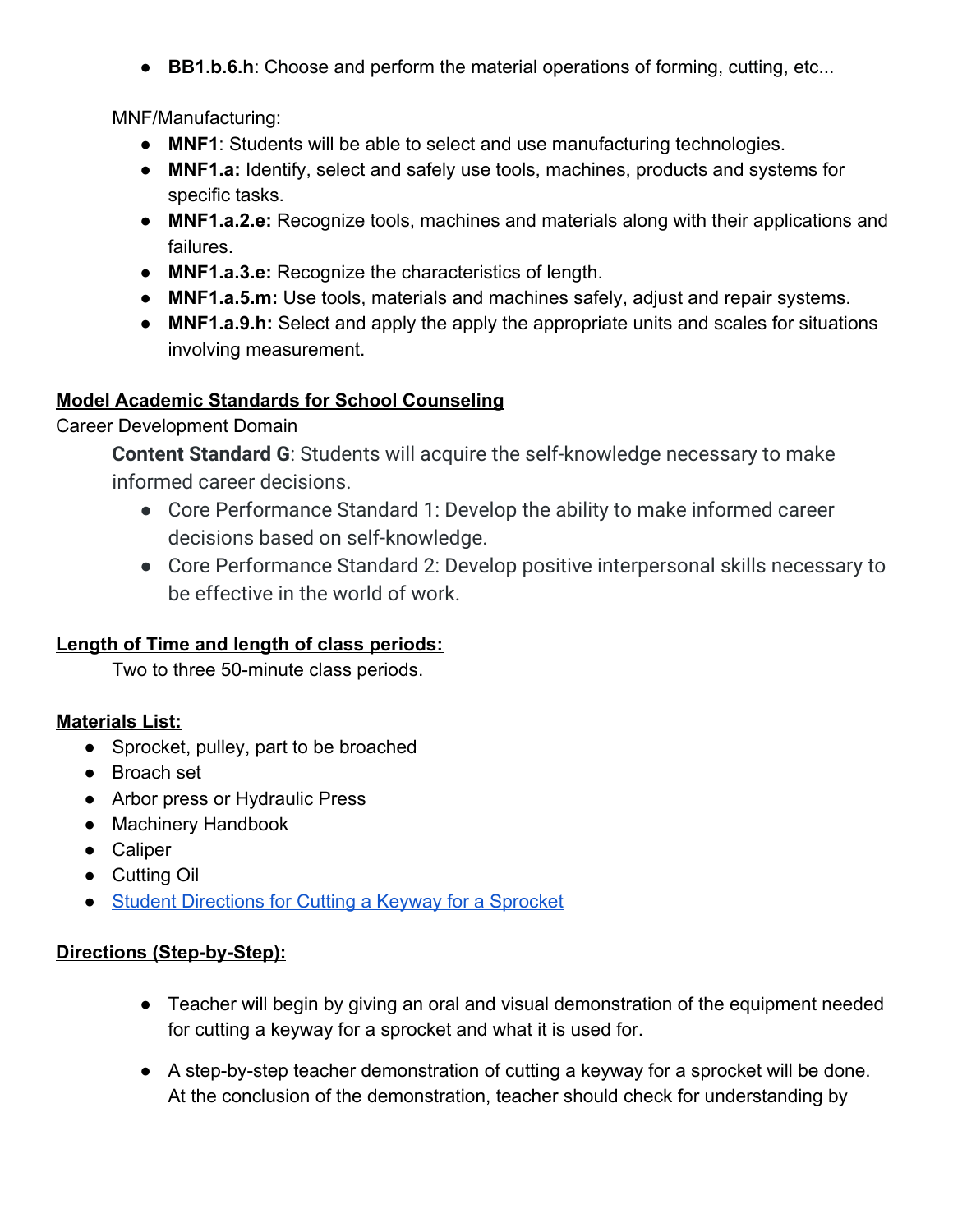stopping at different points in the process and asking students to indicate what the next step should be.

• Once students have indicated comfortability with the process, students will then be given a thick walled pipe section to represent the pulley. Each student will then be given an opportunity to broach a keyway into the pipe.

# **Wrap-Up:**

Upon completion, students will have to measure keyway depth and make sure their part fits using a sample key and shaft.

### **Formative/Summative Assessment:**

- Formative assessment During the demonstration, teacher will check for understanding by stopping at different points in the process and asking students to indicate what the next step should be.
- Summative assessment Upon completion, students will have to measure keyway depth and make sure their part fits using a sample key and shaft.

### **Extension Activity for differentiation:**

- Students can undertake various measuring activities using calipers.
- A machinist could visit from local manufacturing company to discuss typical processes connected with the position.
- Students could next undertake punching a square hole using an Ironworker.

# **OER Commons License:**



Cutting a Keyway for a Sprocket by Shawn Porath is licensed under a [Creative Commons](http://creativecommons.org/licenses/by-nc-sa/4.0/) [Attribution-NonCommercial-ShareAlike 4.0 International License.](http://creativecommons.org/licenses/by-nc-sa/4.0/)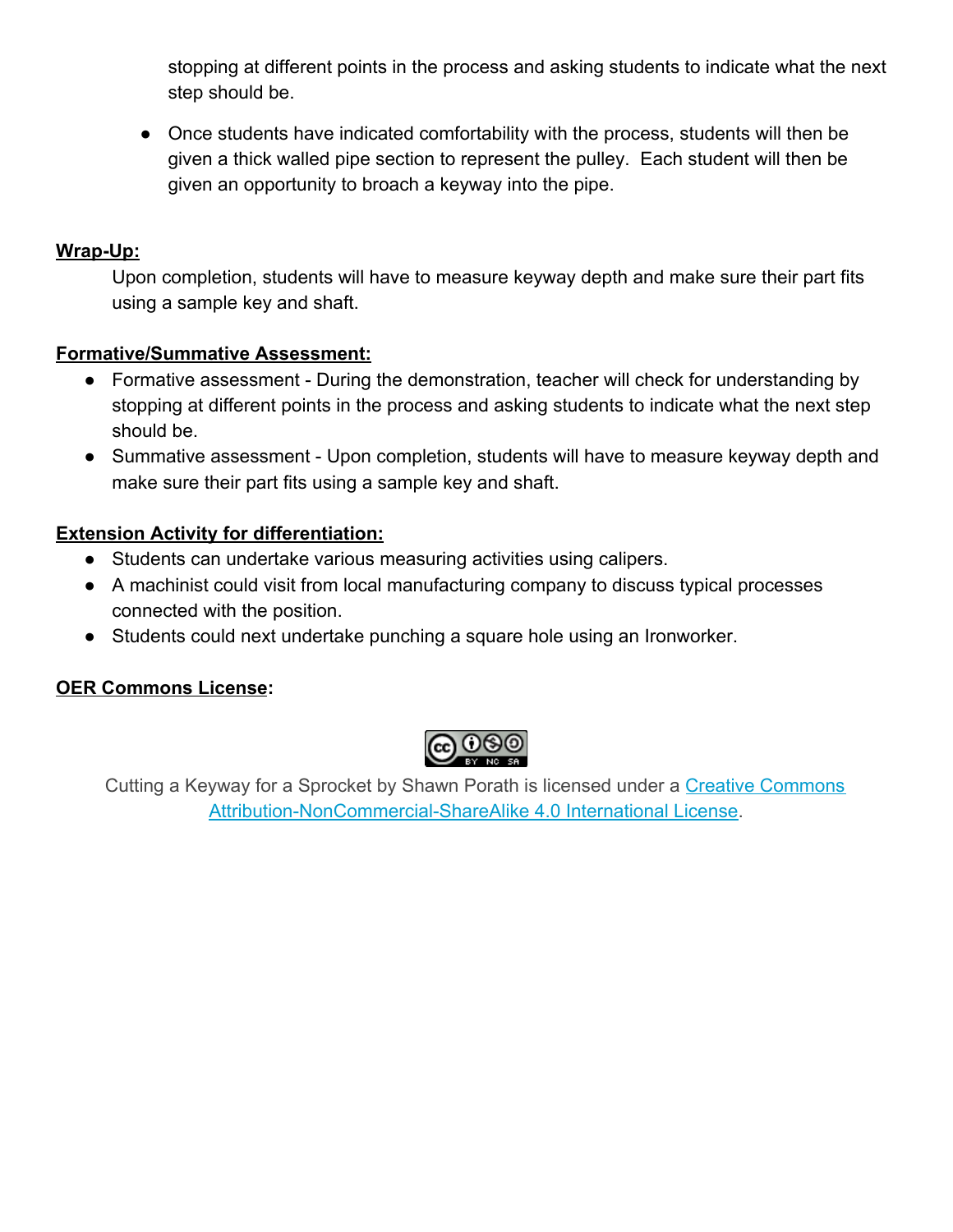# <span id="page-3-0"></span>**Student Directions for Cutting a Keyway for a Sprocket**

● Identify all needed parts:



### **Step 2**

- Set Up:
	- Measure the inside diameter of the pulley.
	- Use the bushing and shims from the broach set that are necessary to fit in the hole you just measured. Place the bushing and shims in the hole.
	- Select the correct size broach to match up with the keyway hole you will need.
	- $\circ$  If necessary, rotate the bushing to the spot in the pulley where you want the keyway.
	- Lube the cutting area liberally with oil.

# **Step 3**

- Cutting the Keyway:
	- Align the part in the arbor press (hydraulic press for larger parts) so the broach can be pressed all of the way through without hitting anything.